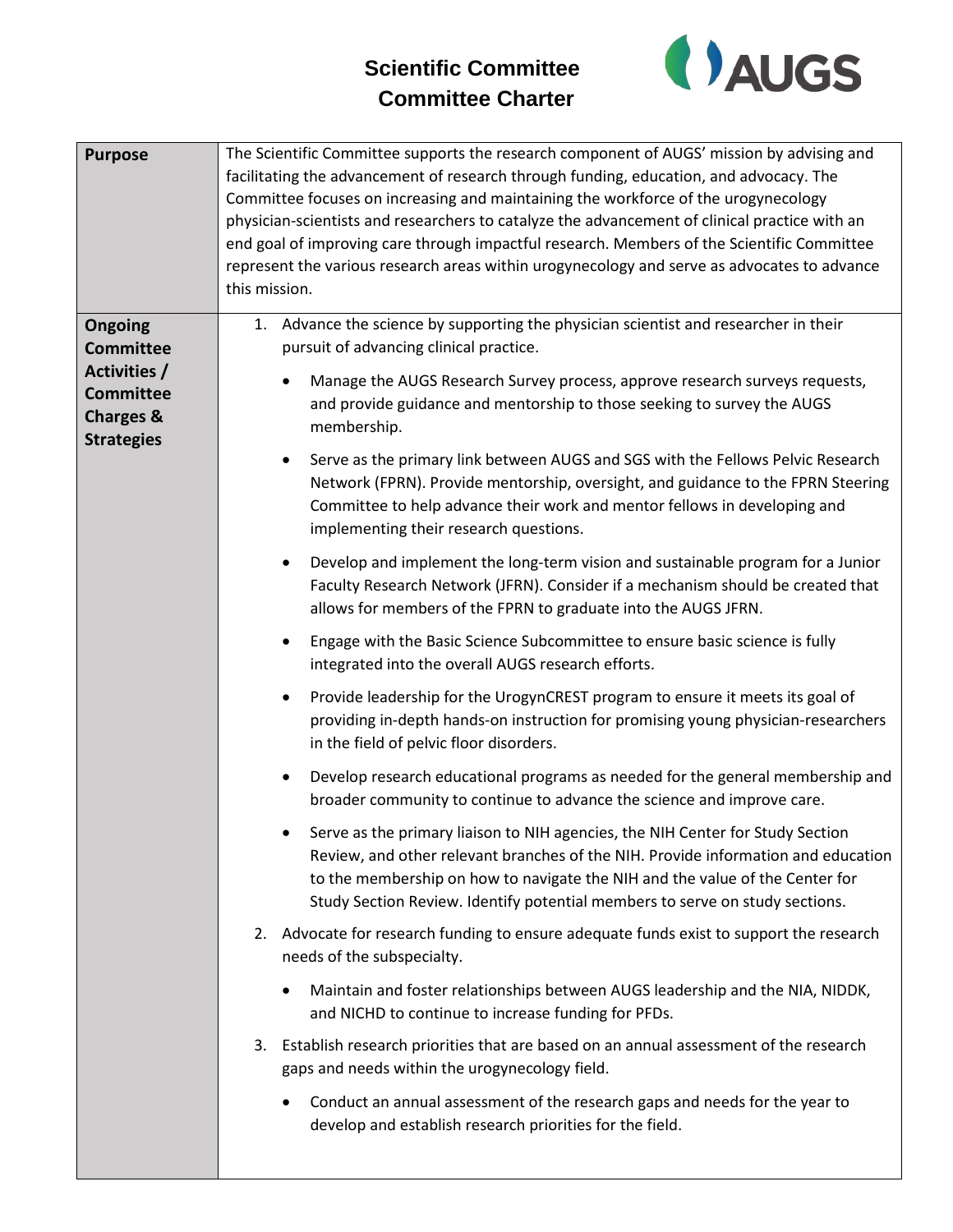## **Scientific Committee**



|--|

|                                                                            | Review and provide feedback and recommendations to the various NIH agencies on<br>$\bullet$<br>their strategic plans and requests for comments on topics related to the field.                                                                                                                                                    |
|----------------------------------------------------------------------------|-----------------------------------------------------------------------------------------------------------------------------------------------------------------------------------------------------------------------------------------------------------------------------------------------------------------------------------|
|                                                                            | Develop a subcommittee to oversee and manage our research advocacy efforts and<br>program. Activities will involve advocacy work at the federal and state level to<br>increase research funding. Partnership with AUGS leadership will be a key part with<br>the NIH meetings and other strategic funding partners.               |
|                                                                            | Ms. Jill Rathbun, AUGS health policy consultant, will provide support and<br>$\circ$<br>guidance to the subcommittee on determining the annual research<br>priorities, advocating with Congress and the NIH to increase research<br>funding, as well as how best to utilize our grassroots network of physicians<br>and patients. |
| <b>Roles and</b>                                                           | Chair                                                                                                                                                                                                                                                                                                                             |
| <b>Responsibilities</b>                                                    | Help structure agenda for meetings.<br>$\bullet$<br>Run an effective meeting to ensure involvement of committee members and the<br>$\bullet$                                                                                                                                                                                      |
|                                                                            | advancement of activities and charges.                                                                                                                                                                                                                                                                                            |
|                                                                            | Serve as the AUGS representative to outside research funding agencies such as the NIH,<br>$\bullet$<br>PCORI, NIA, NIDDK, NICHD, etc.                                                                                                                                                                                             |
|                                                                            | Communication with the Board liaison before and after each Board meeting to share<br>$\bullet$                                                                                                                                                                                                                                    |
|                                                                            | updates from the Committee and to hear about new Board initiatives. Report back to the                                                                                                                                                                                                                                            |
|                                                                            | full committee on each discussion with the Board liaison.<br>Identify, mentor, and groom the next Chair of the Scientific Committee<br>$\bullet$                                                                                                                                                                                  |
|                                                                            | Assist with structure and selection of committee members.<br>$\bullet$                                                                                                                                                                                                                                                            |
|                                                                            | <b>Vice Chair</b>                                                                                                                                                                                                                                                                                                                 |
|                                                                            | Support the Scientific Committee Chair to ensure responsibilities are met in a timely<br>$\bullet$                                                                                                                                                                                                                                |
|                                                                            | manner.                                                                                                                                                                                                                                                                                                                           |
|                                                                            | Serve as interim Committee Chair in the absence of the Chair.<br>Recommend to the Governance Committee individuals to serve as the next Vice Chair.<br>$\bullet$                                                                                                                                                                  |
|                                                                            | Ascend to the position of Chair.<br>$\bullet$                                                                                                                                                                                                                                                                                     |
|                                                                            | <b>Members</b>                                                                                                                                                                                                                                                                                                                    |
|                                                                            | Be prepared and actively participate in all conference calls and meetings.<br>$\bullet$                                                                                                                                                                                                                                           |
|                                                                            | Suggest and foster the development of partnerships/collaborations with research funding<br>$\bullet$<br>agencies related to urogynecology research (such as NIH, PCORI).<br>Work on projects as delegated by the Chair                                                                                                            |
| <b>Workgroups</b><br>and Other<br><b>Committee</b><br><b>Relationships</b> | The Scientific Committee oversees the Basic Science subcommittee and the Research Advocacy<br>Subcommittee.                                                                                                                                                                                                                       |
|                                                                            | The Basic Science Subcommittee has a chair (Gina Northington) and Vice Chair (Pam Moalli) and<br>includes 6 members. The subcommittee is charged with holding a special meeting at PFD week<br>focused on basic science research as it applies to PFDs.                                                                           |
|                                                                            | The Research Advocacy Subcommittee has a chair (Gena Dunivan) and includes 6 members. The<br>subcommittee is charged with being the main AUGS liaison with legislative, research and<br>funding entities.                                                                                                                         |
|                                                                            |                                                                                                                                                                                                                                                                                                                                   |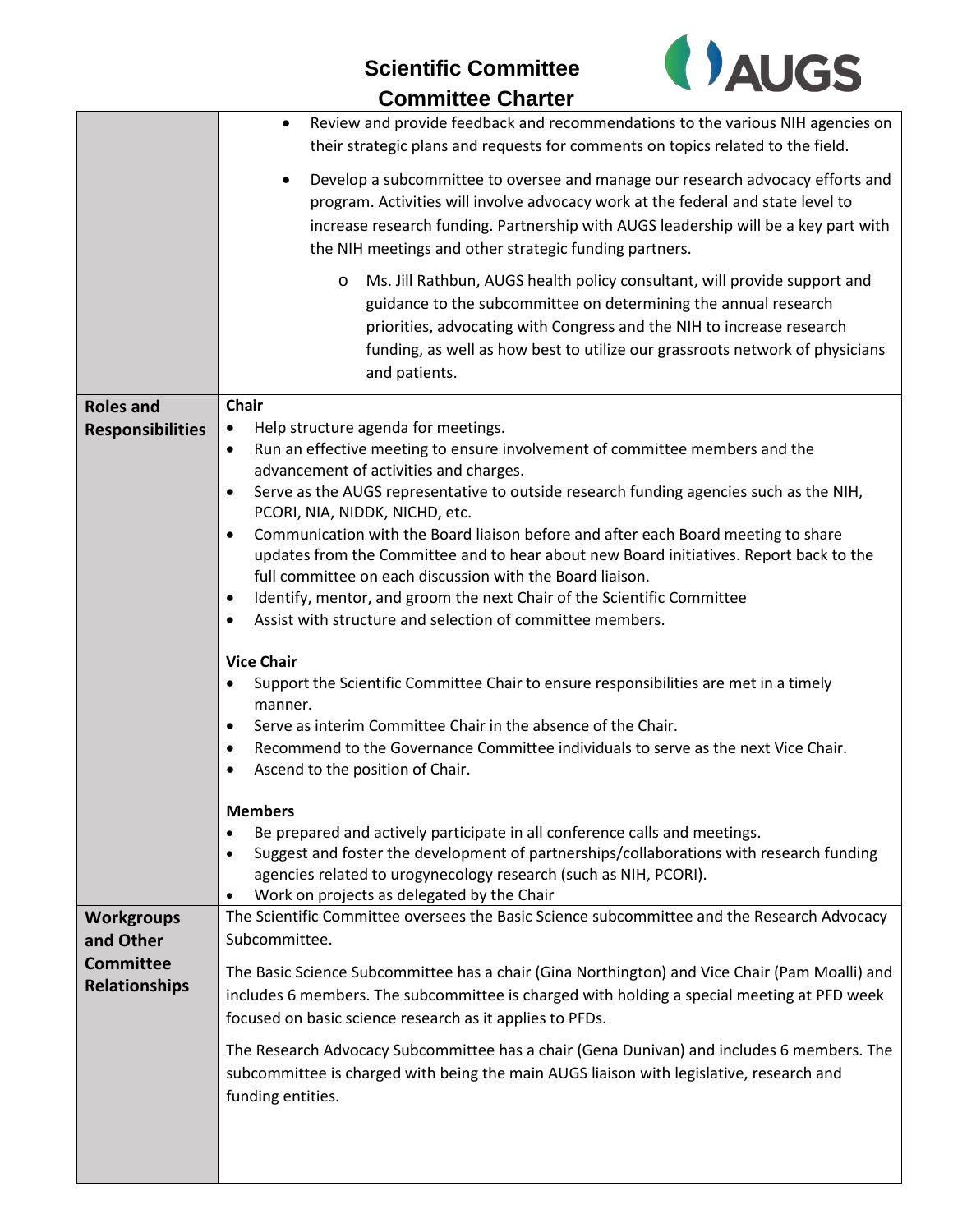## **Scientific Committee**



## **Committee Charter**

|                                         | The Research Committee also engages, as needed, with other AUGS Committees and networks<br>to assist with the implementation of the Strategic Plan. These committees may include:<br>SGS/AUGS Fellows Pelvic Research Network (FPRN) Steering Committee, Junior Faculty Research<br>Network, among others.                                                                                                                                                                                                                                                                                                                                                                                                                                                                                                                                                 |
|-----------------------------------------|------------------------------------------------------------------------------------------------------------------------------------------------------------------------------------------------------------------------------------------------------------------------------------------------------------------------------------------------------------------------------------------------------------------------------------------------------------------------------------------------------------------------------------------------------------------------------------------------------------------------------------------------------------------------------------------------------------------------------------------------------------------------------------------------------------------------------------------------------------|
| <b>Expected</b><br><b>Commitment</b>    | The committee meets monthly via conference call and in person during the Annual Scientific<br>Meeting. Committee members are expected to review all agenda/materials prior to each<br>meeting, attend the conference calls as scheduled, and attend the in-person meeting held<br>during the Annual Scientific Meeting.                                                                                                                                                                                                                                                                                                                                                                                                                                                                                                                                    |
|                                         | The estimated monthly time commitment is 7 hours.                                                                                                                                                                                                                                                                                                                                                                                                                                                                                                                                                                                                                                                                                                                                                                                                          |
| <b>Committee</b><br>Composition         | The AUGS Scientific Committee is comprised of a Chair, Foundation Grant Review Chair, Basic<br>Science Subcommittee Chair, and 6-8 additional members. One position on the Committee<br>should be filled by a junior member who is less than five years post training, as well as a fellow<br>representative. An AUGS Board member will serve as a liaison to this Committee.                                                                                                                                                                                                                                                                                                                                                                                                                                                                              |
| <b>Committee</b><br><b>Terms</b>        | All committee members serve a one (1) year term and are eligible for reappointment for up to<br>two additional consecutive terms (up to three years of service). Terms run November $1 -$<br>October 31. The Committee Chair and Vice Chair each serve a three-year term.                                                                                                                                                                                                                                                                                                                                                                                                                                                                                                                                                                                  |
| Selection/<br>Appointment               | Members are appointed by the AUGS Governance Committee with input from the Committee<br>Chair. The Committee Chair is selected by the Governance Committee. Committee member<br>selections are approved by the Board.                                                                                                                                                                                                                                                                                                                                                                                                                                                                                                                                                                                                                                      |
| <b>Committee</b><br><b>Requirements</b> | <b>Committee Members:</b><br>Express desire to serve with a special interest in research.<br>$\bullet$<br>Desire to advance the mission of AUGS.<br>$\bullet$<br>Ability to make the necessary time commitment.<br>$\bullet$<br>Must be a Society member in good standing.<br>$\bullet$<br>Ability to attend and actively participate in conference calls.<br>$\bullet$<br><b>Committee Chair:</b><br>In addition to the above requirements, when possible, the Chair should have previously<br>$\bullet$<br>served as the Committee Vice Chair.<br><b>Vice Chair:</b><br>In addition to the above requirements, when possible, the Vice Chair should have previously<br>٠<br>served as a Committee member.                                                                                                                                                |
| <b>Committee</b><br><b>Members</b>      | Chair: Gena Dunivan, University of New Mexico<br>$\bullet$<br>Vice Chair: Colleen McDermott, University of Toronto<br>$\bullet$<br>Basic Science Subcommittee Chair: Gina Northington, Emory University<br>$\bullet$<br>Foundation Grants Review Chair: Marianna Alperin, University of California San Diego<br>$\bullet$<br>Bruce Kahn, Scripps Clinic<br>$\bullet$<br>Melanie Meister, Barnes Jewish Hospital<br>$\bullet$<br>Alex Berger, Barnes Jewish Hospital<br>$\bullet$<br>Olivia Change, Beth Israel Deaconess Medical Center<br>٠<br>Jens-Erik Walter, McGill University<br>$\bullet$<br>Isuzu Meyer, University of Alabama, Birmingham<br>$\bullet$<br>Sarah Boyd, Pennsylvania State University<br>$\bullet$<br>Mary Ackenbom, University of Pittsburgh<br>٠<br>Aparna Ramaseshan, Hartford Hospital<br>٠<br>Kristin Jacobs, Brown University |